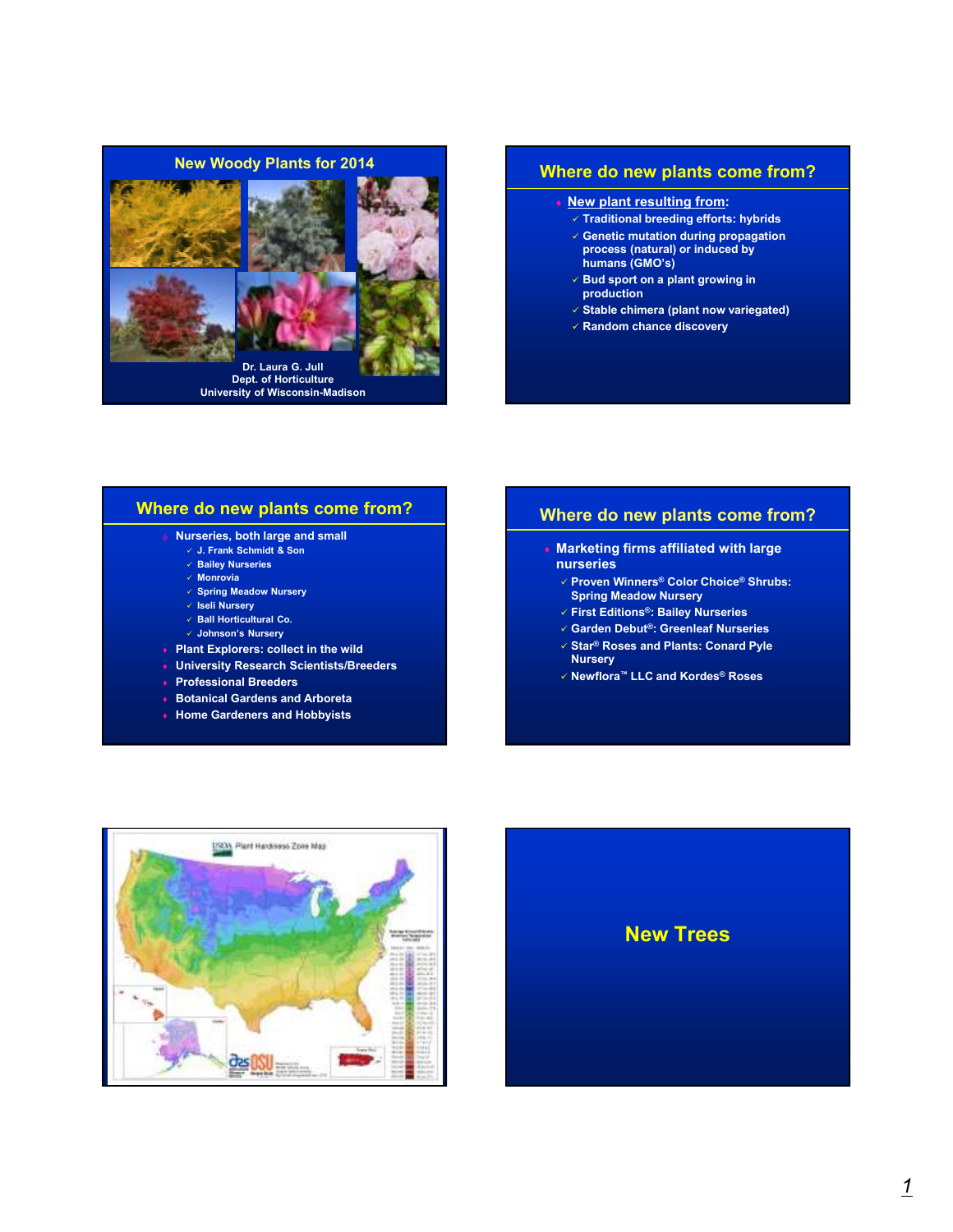# *Acer* **'IsIAJ': Artic Jade® maple**

- ♦ **Introduced Iseli Nursery, Boring, OR**
- ♦ **Hardy to zone 4b** ♦ **Hybrid maple of** *Acer pseudosieboldianum*  **(Korean maple) and** *Acer palmatum* **(Japanese maple)**
- ♦ **Member of Jack Frost® Series of hybrid maples**
- ♦ **Large, deeply cut, green leaves resemble cutleaf full moon maple**
- ♦ **Good branching**
- ♦ **Orange and reddish fall color**





# *Acer* **'IsINW': North Wind® maple**

- **Introduced Iseli Nursery, Boring, OR**
- **Hardy to zone 4b**
- ♦ **Hybrid maple of** *Acer pseudosieboldianum*  **(Korean maple) and** *Acer palmatum* **(Japanese maple)**
- ♦ **Member of Jack Frost® Series of hybrid maples**
- ♦ **Palmate shaped leaves emerge bright orange-red in spring turning green in summer**
- **Good branching**
- **Orange-scarlet fall color**





# **Tatarian maple**

- ♦ **Introduced by J. Frank Schmidt and Son Co., Boring, OR**
- **Hardy to zone 3**
- **Faster growing** 25' tall, 20' wide, broadly
- **oval to rounded Orange-red fall color**
- **White flowers in May**
- **Red, double samaras in summer to fall**
- **Thick green leaves**
- ♦ **Drought and high soil pH tolerant**

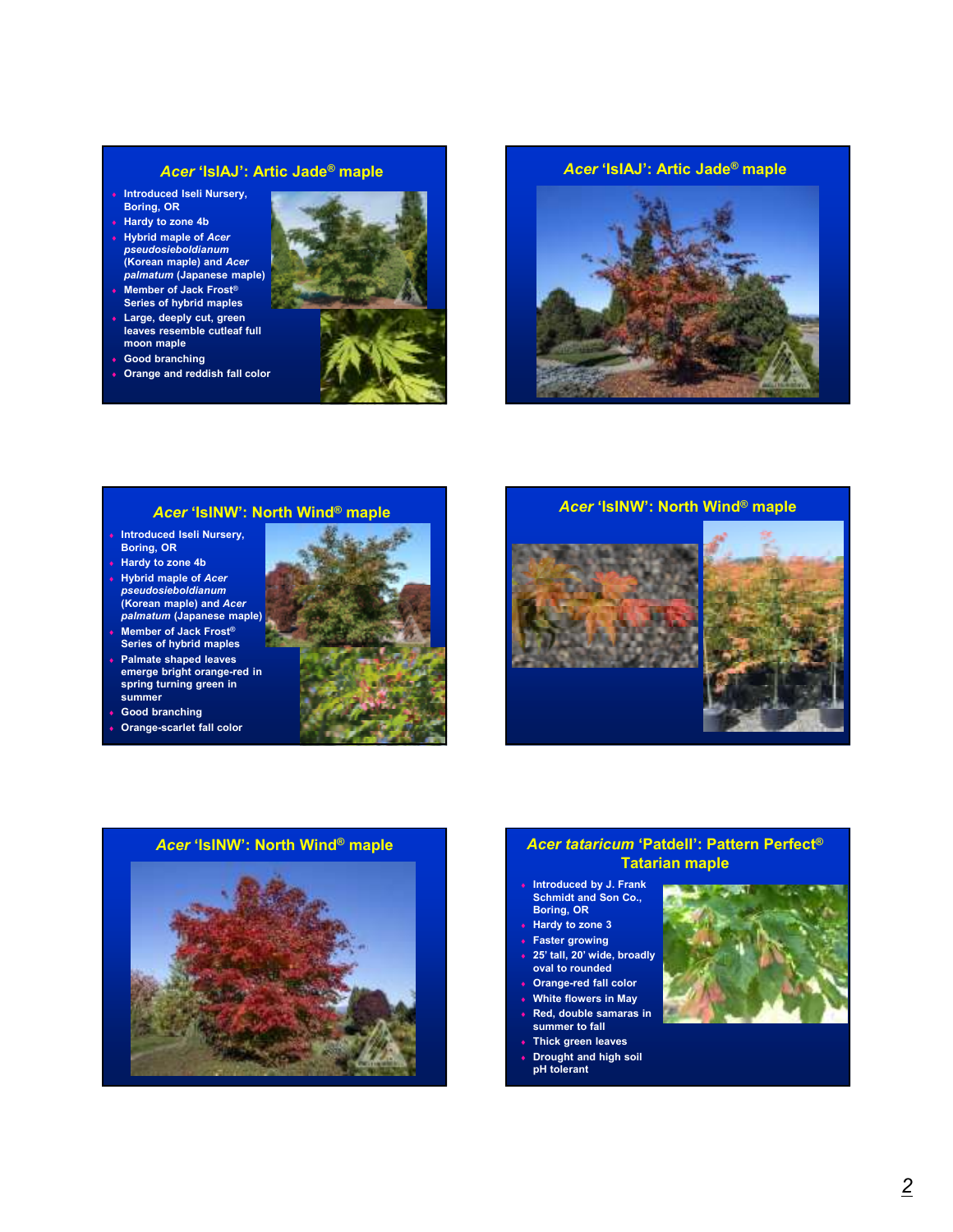### *Betula platyphylla* **'Jefpark': Parkland Pillar™ Asian white birch**

- ♦ **Introduced by Parkland Nurseries and Jeffries Nurseries, Canada**
- Available in U.S. through **Bailey Nurseries, St. Paul, MN**
- **Hardy to zone 3b**
- ♦ **40' tall and only 6-7' wide, narrow, upright form**
- **Golden fall color, showy, white bark Heat tolerant, but can get**
- **bronze birch borer when drought stressed**



#### *Carpinus betulus* **'JFS-KW1CB': Emerald Avenue® European hornbeam**

- ♦ **Introduced by J. Frank**
- **Schmidt & Son Co.** ♦ **Hardy to zone 5a**
- **Strong central leader**
- **Sturdy branches**
- **Easy to grow, vigorous**
- **Deep green, corrugated leaves**
- Yellow fall color,
- **smooth gray bark** ♦ **40' tall and 28' wide,**
- **broadly pyramidal to ovate form**
- **Heat tolerant**



#### *Magnolia stellata* **'Centennial Blush': First Editions® 'Centennial Blush' star magnolia**

- ♦ **Bred by Michael Dirr and offered through Bailey Nurseries**
- ♦ **Hardy to zone 4b** ♦ **Pink buds open to full, very fragrant, pale pink flowers with lots**



♦ **12-18' tall and 10-15' wide, upright oval form**



#### *Malus* × *adstringens* **'Durleo': First Editions® Gladiator™ flowering crabapple**

- ♦ **Introduced by Bailey Nurseries**
- **Hardy to zone 3b**
- **Bright pink flowers in May**
- ♦ **Small, reddish-purple fruit in summer to fall**
- ♦ **Bronze-purple leaves** ♦ **20' tall, 9' wide,**
- **upright, narrow form** Good disease
- **resistance and drought tolerant**



#### *Parrotia persica* **'JLColumnar': Persian Spire™ parrotia**

- ♦ **Discovered by JLPN Nursery and offered through J. Frank Schmidt & Son Co.**
- ♦ **Hardy to zone 5a**
- ♦ **25' tall and only 10' wide, columnar to upright oval form, fine texture**
- ♦ **Smaller, bright green leaves have purple tinted margins** ♦ **Orange, red, yellow and**
- **burgundy fall color Bright red stamens in**
- **spring**
- **Exfoliating bark when older**



#### *Parrotia persica* **'JLColumnar': Persian Spire™ parrotia**

♦ **John Lewis and Persian Spire™ parrotia 14 months after taking a softwood cutting at JLPN**

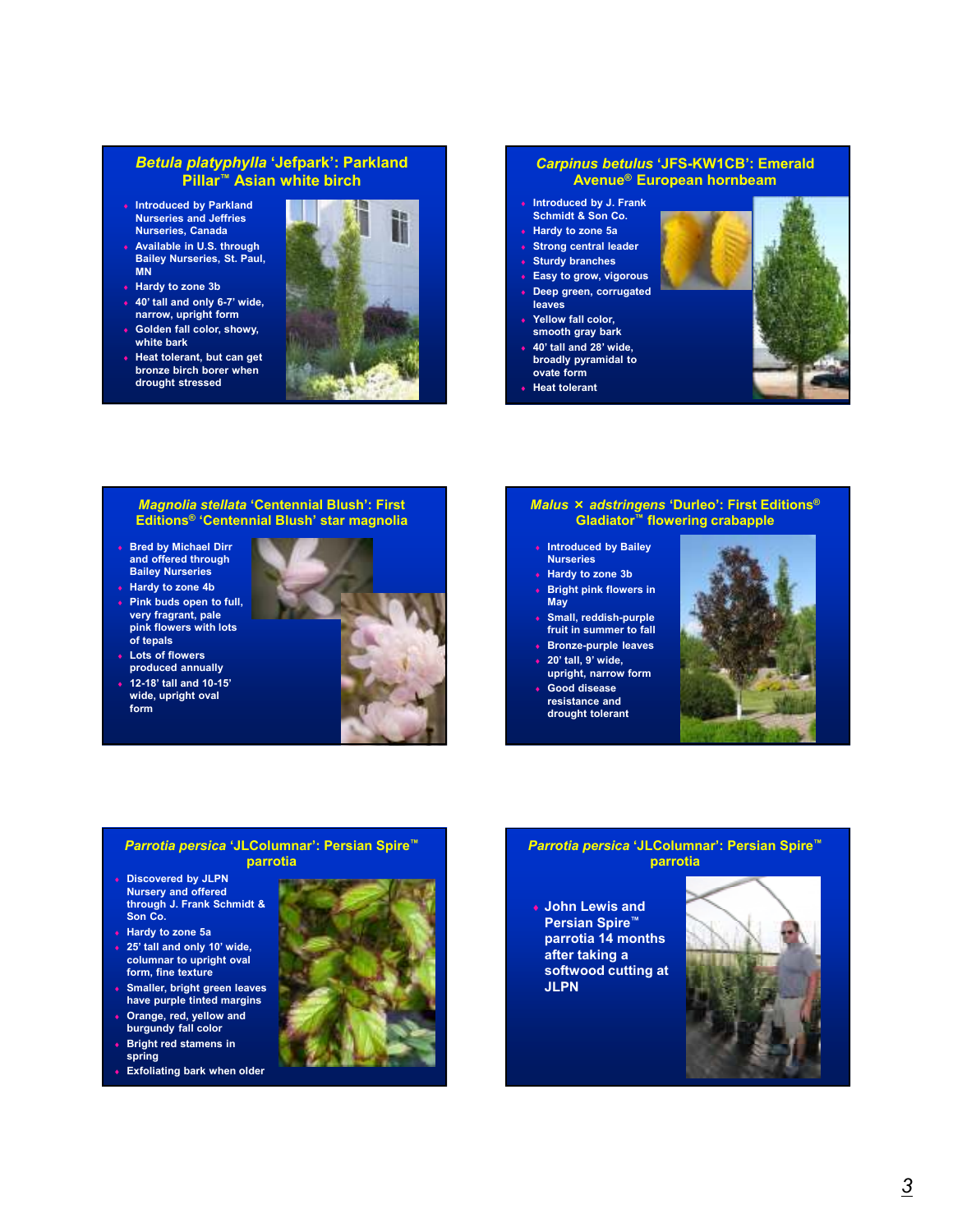#### *Platanus occidentalis* **'Grenickel': Silverwood™ American sycamore**

- ♦ **Introduced by Garden Debut® and sold by Greenleaf Nursery Co., Park Hill, OK**
- ♦ **Hardy to zone 4b**
- **Fast growing when young, good branching**
- **Maintains showy, white bark from top of tree to base of tree**
- ♦ **75-100' tall and wide**
- **May be susceptible to anthracnose and powdery mildew**



#### *Pyrus* **'NCPX1': Javelin™ pear**

- ♦ **Bred by Dr. Tom Ranney at NCSU and released through J. Frank Schmidt & Son Co.**
- ♦ **Hardy to zone 5 ?? Tightest and most columnar pear on market, stays narrow as it matures**
- **Reddish-purple new leaves maturing to bronze-green in summer**
- ♦ **Fireblight resistant**
- 35' tall and only 10' wide
- **White flowers in spring**





#### *Berberis thunbergii* **'BailErin': First Editions® Limoncello™ Japanese barberry**

- ♦ **Bred by Don Selinger and introduced by Bailey Nurseries**
- ♦ **Hardy to zone 4a** ♦ **Chartreuse foliage**
- **with irregular dotted, red margins**
- ♦ **Orange, yellow and red fall color** 3-4' tall and wide,
- **mounding form**
- ♦ **Deer resistant**





#### *Buddleia* **'Bosblink': Blaze Pink™ butterfly bush**

- ♦ **Released by Ball Ornamentals®**
- ♦ **Hardy to zone 5b, dieback shrub**
- ♦ **Purplish-pink, smaller flowers**
- ♦ **Silvery leaves**
- ♦ **Blooms summer to fall**
- ♦ **Attracts hummingbirds and**
- **butterflies** ♦ **4' tall and 6' wide,**
- **upright form**



#### *Buddleia* **'Boscranz': CranRazz™ butterfly bush**

- ♦ **Released through Ball Ornamentals®**
- ♦ **Hardy to zone 5b, dieback shrub** ♦ **Deep cranberry-red**
- **flowers in summer to fall in 8" long clusters**
- ♦ **Reblooms readily**
- ♦ **5-6' tall, 4-5' wide** ♦ **Attracts butterflies**
- **and hummingbirds**
- ♦ **Heat tolerant**

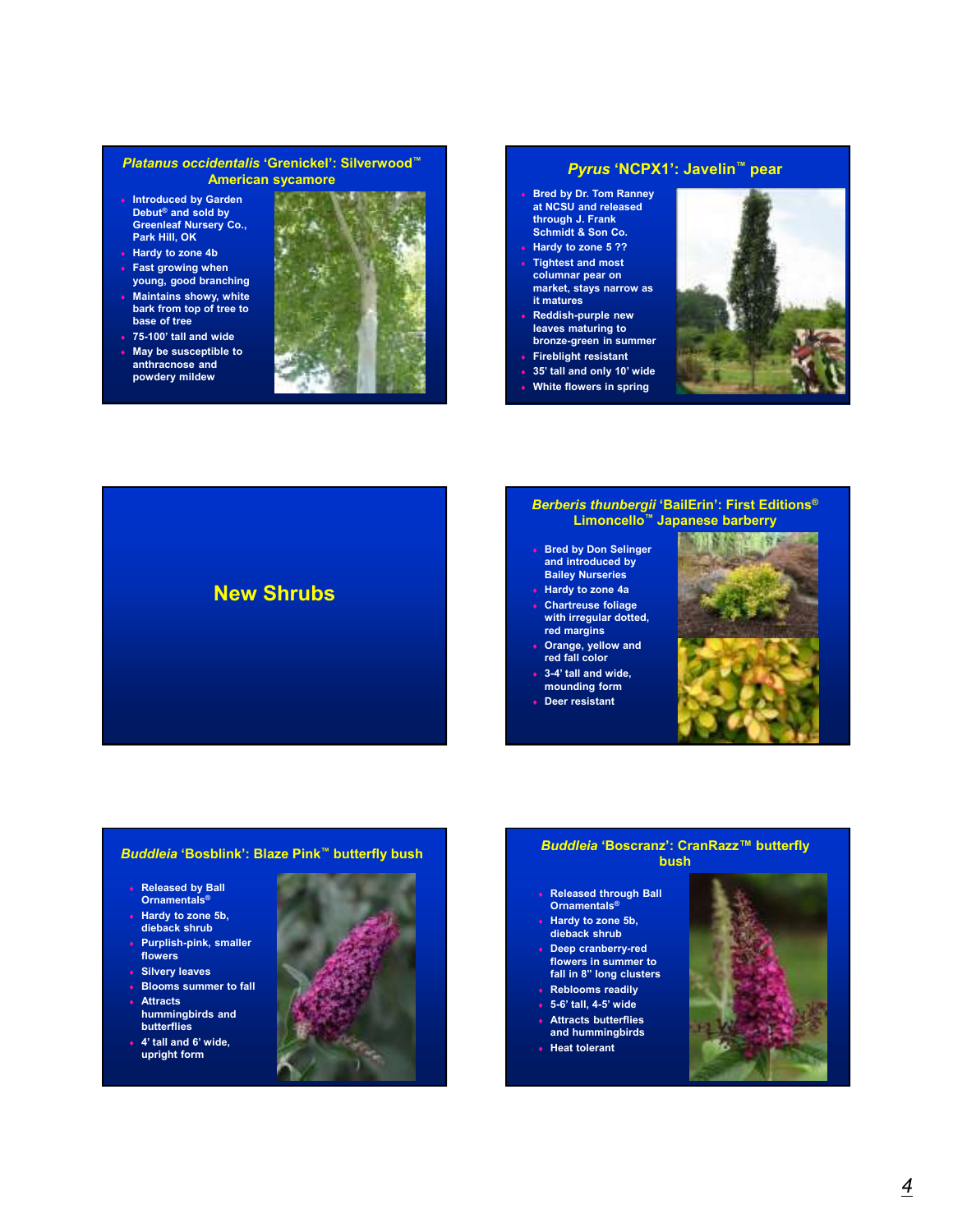#### *Buddleia* **'Bostulu': True Blue™ butterfly bush**

- **Released by Ball Ornamentals®**
- ♦ **Hardy to zone 5b, dieback shrub**
- ♦ **Large, blue flowers**
- ♦ **Silvery-gray leaves**
- ♦ **Blooms summer to fall**
- ♦ **Low seed set**
- ♦ **Attracts hummingbirds and**
- **butterflies** ♦ **4' tall and 6' wide,**
- **upright form**



#### *Buddleia* **'Bosyew': Yeti White™ butterfly bush**

- **Released by Ball Ornamentals®**
- **Hardy to zone 5b, dieback shrub**
- **Wide, white flowers**
- **Blooms summer to fall**
- ♦ **Attracts hummingbirds and butterflies**
- ♦ **4' tall and 6' wide, upright form**



#### *Buddleia* **'Blue Chip Jr.': Lo & Behold® 'Blue Chip Jr.' butterfly bush**

- **Bred by Dr. Dennis Werner of NCSU and introduced by Proven Winners® ColorChoice® and Spring Meadow Nursery**
- **Hardy to zone 5b, dieback shrub**
- **Smaller, compact, mound and less brittle than 'Blue Chip', 20-28" tall and wide**
- **Silver-green leaves**
- ♦ **Non-invasive, seedless Reblooming blue-purple flowers**



# *Buddleia* **'Pink Micro Chip': Lo & Behold® 'Pink Micro Chip' butterfly bush**

- **Bred by Dr. Dennis Werner of NCSU and introduced by Proven Winners® ColorChoice® and Spring Meadow Nursery**
- **Hardy to zone 5b, dieback shrub**
- ♦ **1 ½-2' tall and wide**
- Compact, mounded form
- ♦ **Non-invasive, seedless Reblooming, medium**
- **pink flowers that resemble salvias**



#### *Buxus* **'RLH-BI': Emerald Knoll® boxwood**

- ♦ **Introduced by Garden Debut® and sold by Greenleaf Nursery Co., Park Hill, OK**
- **Hardy to zone 5a** ♦ **Low, mounding to**
- **spreading form** ♦ **Emerald green, broad-**
- **leaved evergreen** ♦ **Stays green in winter,**
- **does not turn brown** ♦ **1 ½-2' tall and 3-4' wide**
- ♦ **Deer resistant**



#### *Corylus americana* **'Purpleleaf Bailey Select': Bailey Select purpleleaf American hazelnut**

- **Introduced by Bailey Nurseries**
- **Hardy to zone 3a Purplish-green to dark**
- **purple leaves in summer Burgundy fall color**
- **Edible nuts in clusters**
- **of 2-4 in fall** ♦ **6-8' tall and wide,**
- **rounded form** ♦ **Good for naturalizing**
- **Species native to WI**
- 

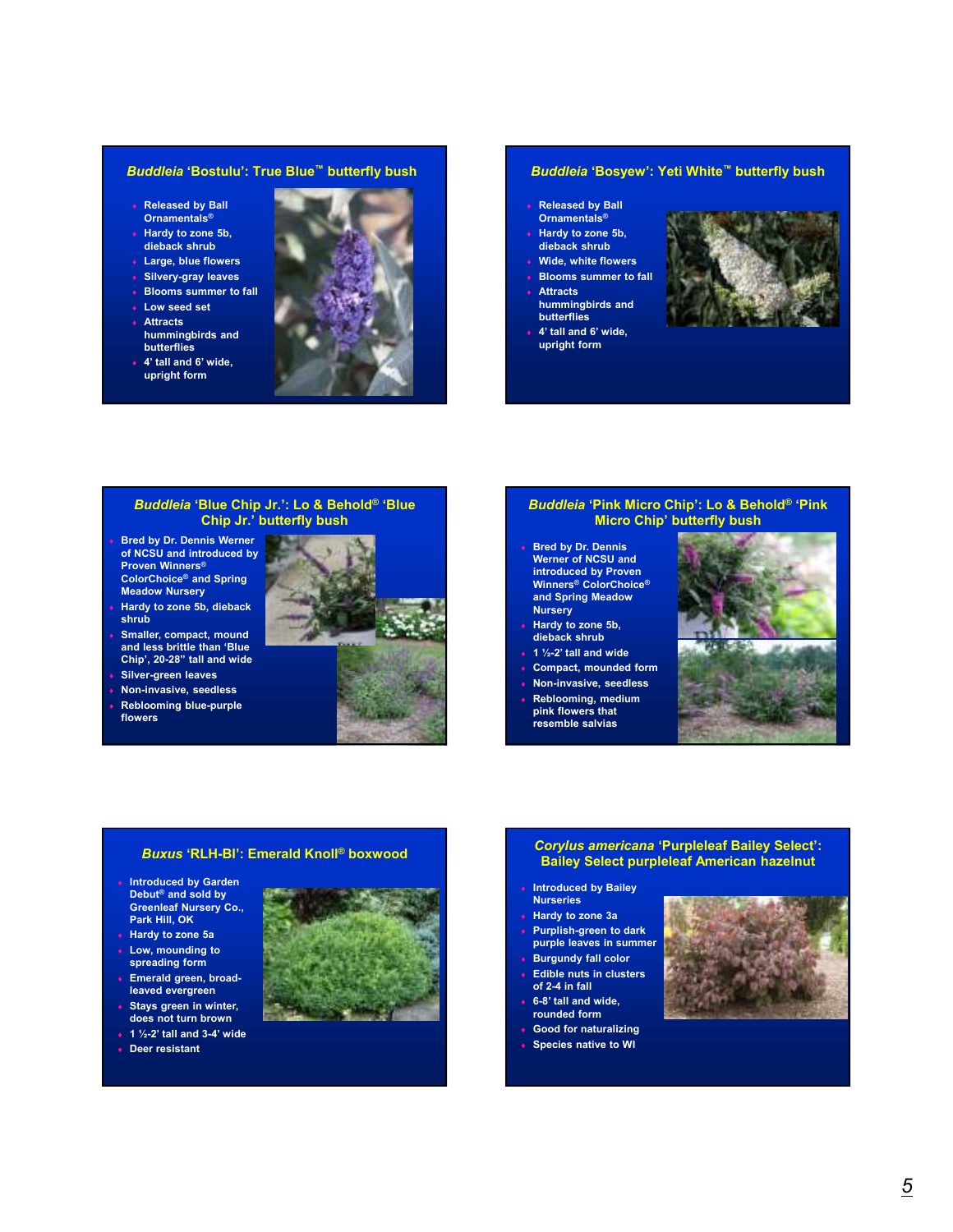#### *Deutzia* **'NCDX2': Yuki Cherry Blossom™ deutzia**

- ♦ **Bred by Dr. Tom Ranney of NCSU and introduced by Proven Winners® ColorChoice® and Spring Meadow Nursery**
- ♦ **Hardy to zone 5b**
- ♦ **Light pink flowers cover the plants in May**
- ♦ **1-2' tall and wide, mounding**
- ♦ **Burgundy-purple fall color**
- ♦ **Deer resistant**



#### *Deutzia* **'Nikko Blush': 'Nikko Blush' deutzia**

- **Bred by the U.S. National Arboretum, Washington, D.C. and released through Monrovia Nursery, Azusa, CA**
- **Hardy to zone 5b Soft pink flowers in**
- **spring, darker pink stripe on back of petals**
- ♦ **3-4' tall, 4-5' wide, compact, mounded form**
- **Deep burgundy fall color**



#### *Exochorda* × *macrantha* **'Bailmoon': First Editions® Lotus Moon™ pearlbush**

- ♦ **Introduced by Bailey Nurseries**
- ♦ **Hardy to zone 4b**
- ♦ **White, round, pearl-like buds open to pure white, 5 petaled flowers in early May borne in racemes**



♦ **4-5' tall, 3-4' wide, upright, rounded form**



#### *Hibiscus syriacus* **'DS01BS': Blueberry Smoothie™ rose-of-Sharon**

- **Introduced by Garden Debut® and sold by Greenleaf Nursery Co., Park Hill, OK**
- ♦ **Hardy to zone 5b**
- Double, bluish-purple **flowers in late summer**
- 8' tall and 4' wide, **upright form**



#### *Hibiscus syriacus* **'DS02SS': Strawberry Smoothie™ rose-of-Sharon**

- ♦ **Introduced by Garden Debut® and sold by Greenleaf Nursery Co., Park Hill, OK**
- ♦ **Hardy to zone 5b**
- ♦ **Double, light pink flowers in late summer**
- ♦ **8' tall and 4' wide, upright form**



#### *Hibiscus syriacus* **'DS03RS': Raspberry Smoothie™ rose-of-Sharon**

- **Introduced by Garden Debut® and sold by Greenleaf Nursery Co., Park Hill, OK**
- ♦ **Hardy to zone 5b**
- ♦ **Double, fuchsiaraspberry flowers in late summer**
- 8' tall and 4' wide, **upright form**

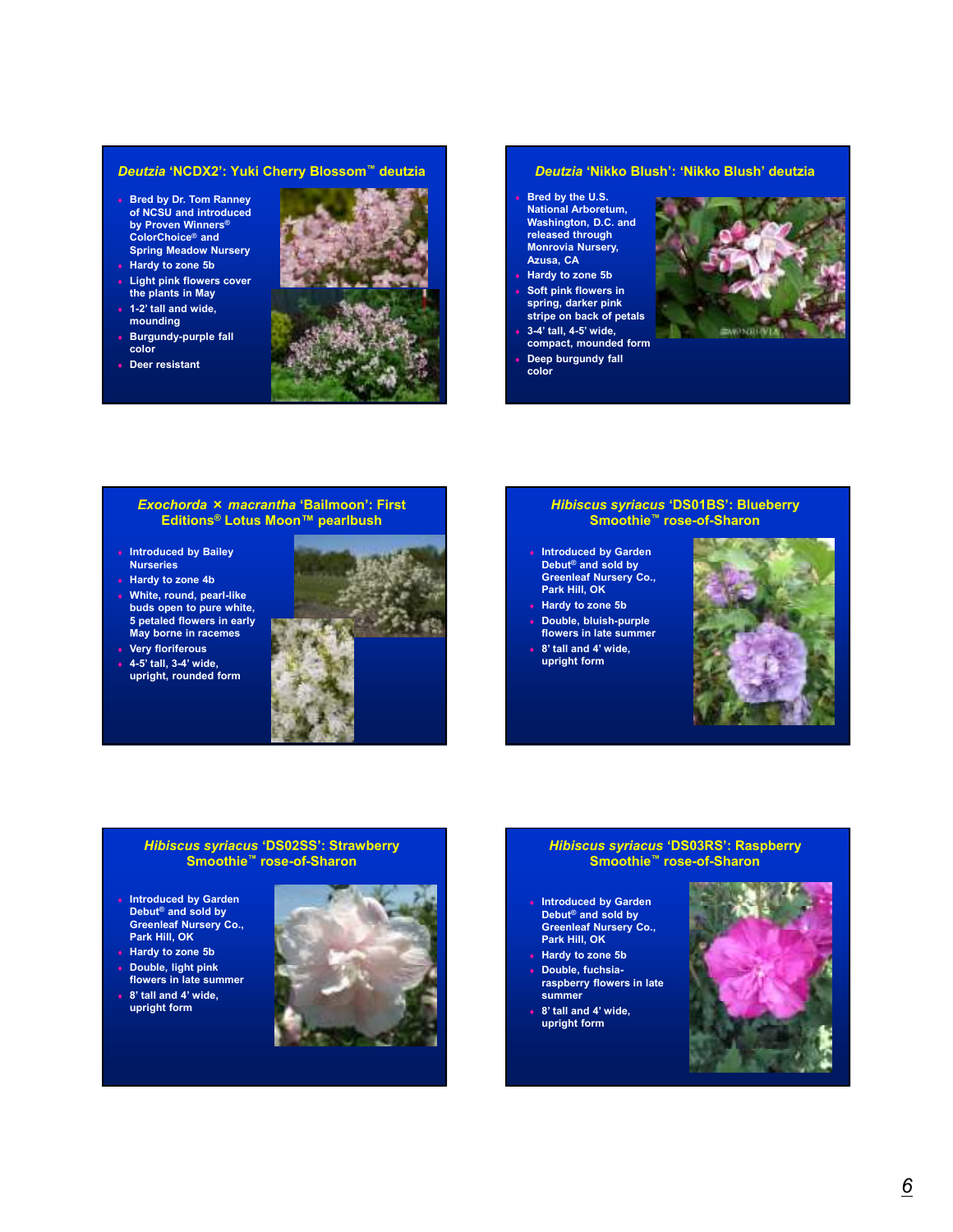#### *Hibiscus syriacus* **'DS04PS': Peppermint Smoothie™ rose-of-Sharon**

- ♦ **Introduced by Garden Debut® and sold by Greenleaf Nursery Co., Park Hill, OK**
- ♦ **Hardy to zone 5b**
- Double, bi-colored **flowers of light pink with fuchsia, ruffled edges in late summer**
- 8' tall and 4' wide, **upright form**



#### *Hydrangea arborescens* **'Greannie': Lil' Annie™ smooth hydrangea**

- **Introduced by Garden Debut® and sold by Greenleaf Nursery Co., Park Hill, OK**
- ♦ **Hardy to zone 4a**
- **More flowers on thicker stems than species**
- Large, mophead, white **flowers from summer, then turn brown in fall**
- 3-4' tall and wide
- ♦ **Rounded form, vigorous grower**



#### *Hydrangea arborescens* **'SMNHALR': Lime Rickey™ smooth hydrangea**

- ♦ **Spring Meadow Nursery, Grand Haven, MI**
- ♦ **Hardy to zone 4a**
- Lime-green, large, **mophead flowers in summer, eventually turn whitish, then brown in fall**
- ♦ **3-4' tall and wide, suckering**
- ♦ **Great as a cut or dried flower**



#### *Hydrangea macrophylla* **'Grefuglo': Fuchsia Glow™ bigleaf hydrangea**

- **Introduced by Garden Debut® and sold by Greenleaf Nursery Co.,**
- **Park Hill, OK** ♦ **Hardy to zone 5b**
- **Good reblooming hydrangea**
- ♦ **Bright, fuchsia-pink flowers in summer to fall**
- **Vigorous grower**
- ♦ **4-6' tall and wide**
- **Flowers on old wood, not sure if flowers on new wood too**



#### *Hydrangea macrophylla* **'Lindsey Anne': LA Dreamin'™ bigleaf hydrangea**

- ♦ **Introduced by Ball Ornamentals®**
- ♦ **Hardy to zone 5b**
- ♦ **Flowers are blue, purple and pink all on the same plant at the same time** ♦ **Reblooms readily on**
- **older wood so not sure if it would bloom in WI** ♦ **No soil pH treatment**
- **needed** ♦ **5' tall, 6' wide**



#### *Hydrangea macrophylla* **'Monmar': Enchantress® bigleaf hydrangea**

- **Released through Monrovia Nursery**
- **Hardy to zone 5b**
- **Blooms on old and new wood, rebloomer**
- Large, mophead pink or **blue flowers, depending on soil pH**
- **Ruby-black flower stalks contrast nicely with flowers**
- **Good cut or dried flower** 3-5' tall and wide,
	- **rounded form**

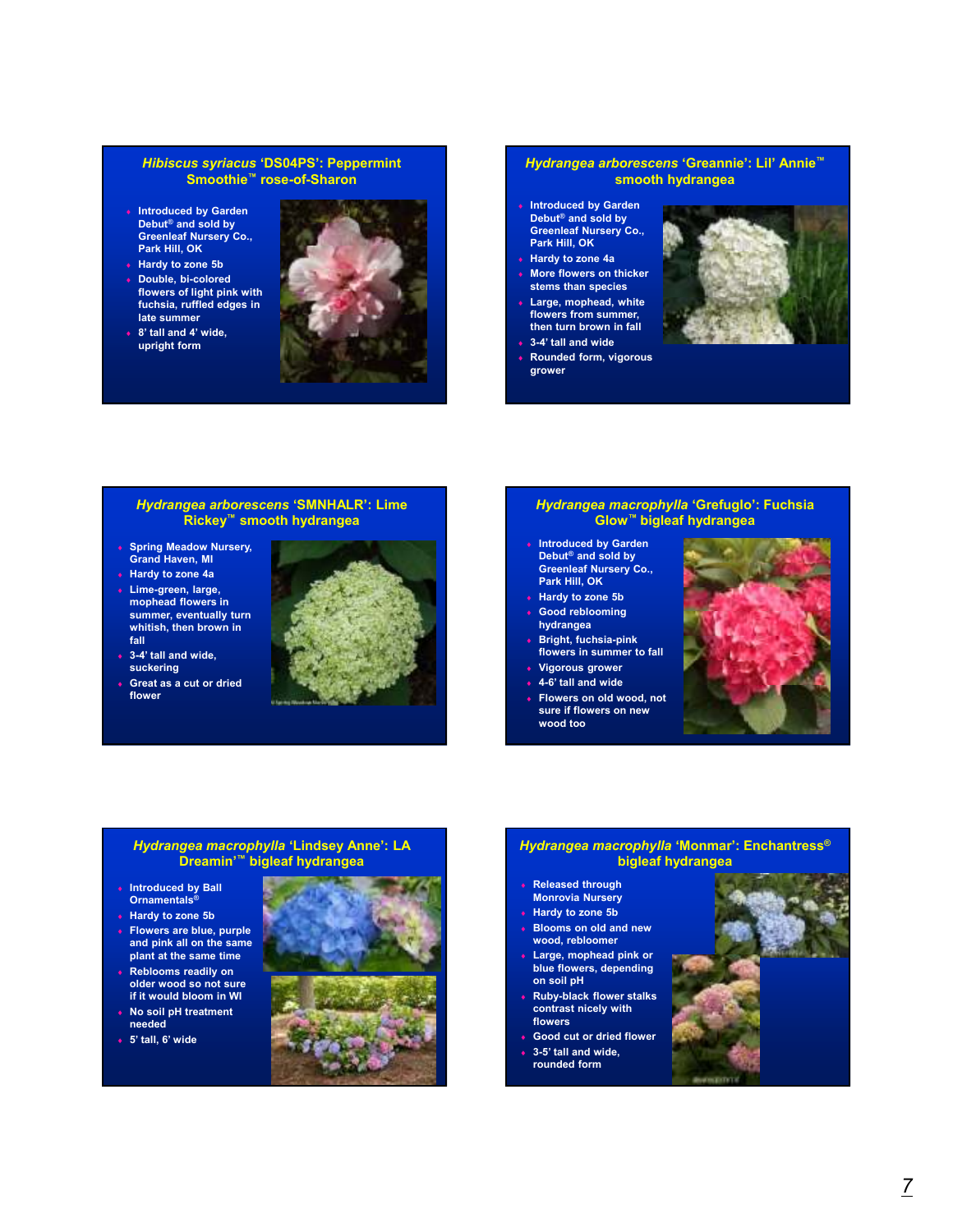#### *Hydrangea macrophylla* **'PIIHM-II': Endless Summer® Bloomstruck™ bigleaf hydrangea**

- ♦ **Bred by Dr. Michael Dirr and introduced by Bailey Nursery**
- ♦ **Hardy to zone 5a**
- ♦ **Reblooming, large, mophead violet-blue to blue flowers in acidic pH soils, rose-pink in higher pH**
- **Blooms on old and new wood**
- **Reddish-purple stems, petioles and midrib**
- ♦ **3-4' tall, 4-5' wide, rounded to spreading form**
- ♦ **Burgundy-red fall color Heat tolerant, disease resistant**





#### *Hydrangea macrophylla* **'SMHMTAU': Let's Dance® Blue Jangles bigleaf hydrangea**

- **Introduced by Proven Winners® ColorChoice® and Spring Meadow Nursery**
- **Hardy to zone 5b**
- **Reblooming mophead hydrangea**
- **Blooms on old and new wood**
- **Pink or blue flowers based on soil pH**
- 2-3' tall and wide, **mounded, compact form**

# *Hydrangea paniculata* **'Bokraflame': Magical® Candle panicle hydrangea**

- ♦ **Bred in the Netherlands and introduced through Ball Ornamentals®**
- ♦ **Hardy to zone 4a**
- ♦ **Larger, denser, white flowers in summer**
- **Stronger stems hold flowers more upright**
- ♦ **5-6' tall and wide**



#### *Hydrangea paniculata* **'Grepearlpk': Pearls N' Pink™ panicle hydrangea**

- ♦ **Introduced by Garden Debut® and sold by Greenleaf Nursery Co., Park Hill, OK**
- ♦ **Hardy to zone 4a**
- ♦ **Compact shrub**
- **Bicolored, smaller, white flowers in early summer quickly turn to pinkishrose**
- ♦ **4' tall and 3' wide, rounded form**



# *Hydrangea paniculata* **'Rensun': First Editions® Strawberry Sundae® panicle hydrangea**

- **Bred in France and introduced into the U.S. by Bailey Nurseries**
- ♦ **Hardy to zone 4a**
- Compact, smaller **version of Vanilla Strawberry®**
- ♦ **4-5' tall, 3-4' wide, upright form**
- Large, full, creamy-white **flowers in summer later turning pink to strawberry-red**

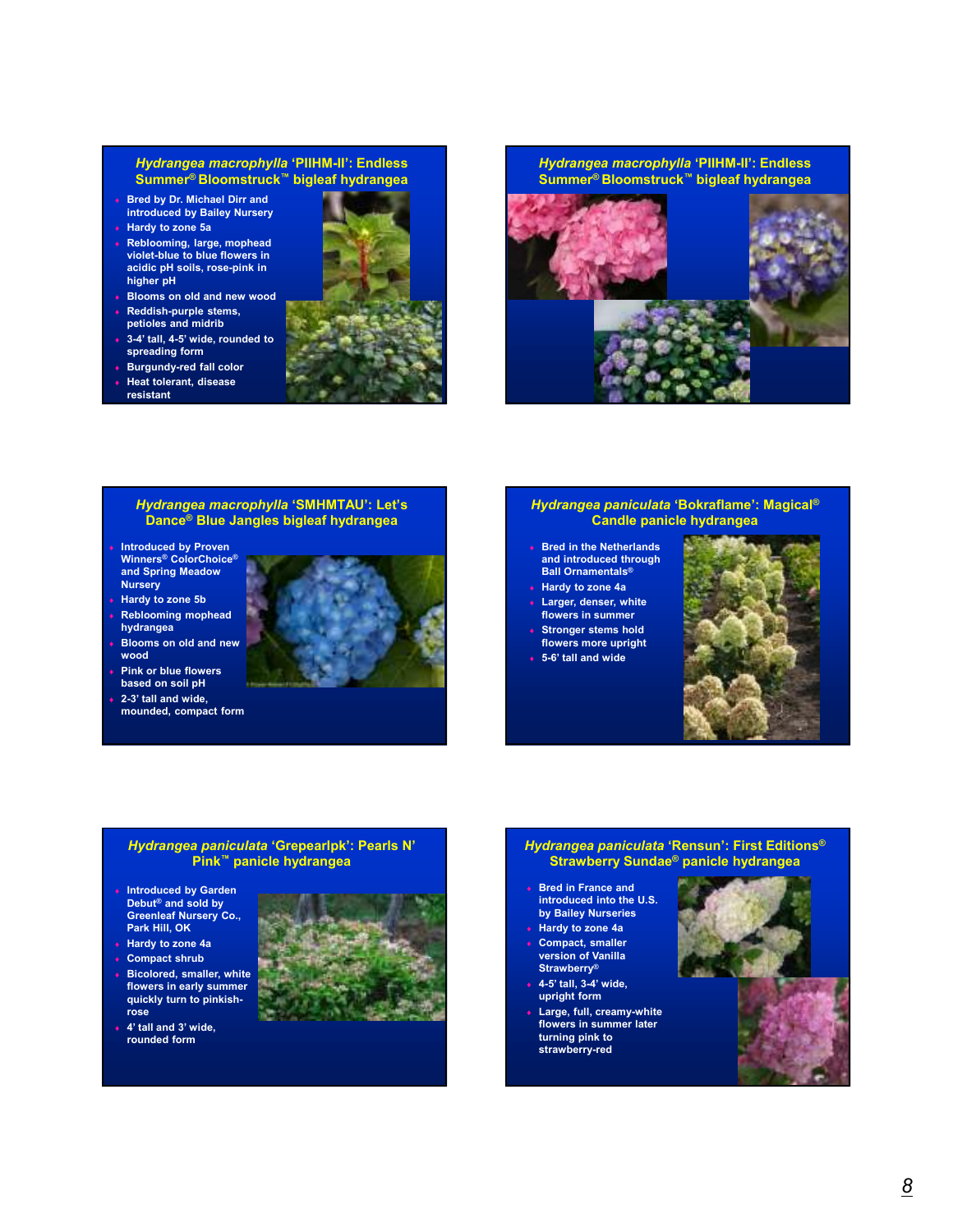#### *Hydrangea paniculata* **'SMHPZIND': Pillow Talk™ panicle hydrangea**

- ♦ **Offered through Spring Meadow Nursery**
- ♦ **Hardy to zone 4a**
- **Large, pyramidal flower clusters in summer mature to white then blushed at the base with light pink as summer progresses**
- **Flowers held upright on sturdy stems**
- ♦ **6-8' tall and wide, upright form**



#### *Hydrangea quercifolia* **'Munchkin': 'Munchkin' oakleaf hydrangea**

- **Bred by U.S. National Arboretum and offered through Spring Meadow Nursery and Bailey Nurseries**
- ♦ **Hardy to zone 5b**
- Compact, dense, **mounded to rounded form**
- ♦ **3-4 ½' tall and wide**
- Large, pyramidal, white **flowers in summer gradually turn medium pink**
- **Mahogany-red fall color**



#### *Hydrangea quercifolia* **'PIIHQ-I': First Editions® Jetstream™ oakleaf hydrangea**

- ♦ **Bred by Dr. Michael Dirr and released by Bailey Nurseries**
- **Hardy to zone 5b**
- Dense, compact, non**flopping habit**
- ♦ **5-6' tall, 4-5' wide, rounded, compact form**
- ♦ **Resistant to leaf spot**
- ♦ **Large, white flowers on strong stems; ages to dark dusty pink**
- ♦ **Bright, orange-red fall color**
- ♦ **Exfoliating bark on stems**



#### *Hypericum* **'PIIHYP-I': First Editions® Cobalt-N-Gold™ St. Johnswort**

- ♦ **Bred by Dr. Michael Dirr and introduced through Bailey Nurseries**
- **Hardy to zone 4b**
- ♦ **2-3' tall, 4-5' wide,**
- **compact, mounded form Silver-green leaves**
- **Bright yellow flowers in early summer**
- **Attracts butterflies**
- Yellow, orange to red fall **color**
- ♦ **Exfoliating bark**
- **Deer resistant and**
- **drought tolerant**



#### *Ilex* × *meserveae* **'Gold Princess': Castle Gold™ blue holly or Meserve holly**

- ♦ **Developed by Carroll Nurseries and introduced through Proven Winners® ColorChoice® and Spring Meadow Nursery Hardy to zone 5b**
- ♦ **New growth is bright limegold then gold summer through winter**
- Female, produces red **fruit, needs male pollinator Castle Wall™**
- ♦ **Broad-leaved evergreen** ♦ **5-6' tall and wide, upright**



#### **winterberry** ♦ **Bred by Dr. Tom Ranney of NCSU and introduced through Proven Winners® ColorChoice® and Spring Meadow Hardy to zone 3b**

*Ilex verticillata* **'NCIV1': Little Goblin™**

Large, red fruit on **female plants from fall through winter** ♦ **Use Mr. Poppins™ as** 

**male pollinator**

- ♦ **3-5' tall and wide,**
- **smaller than species,**
- **mounded form**
- **Native to WI**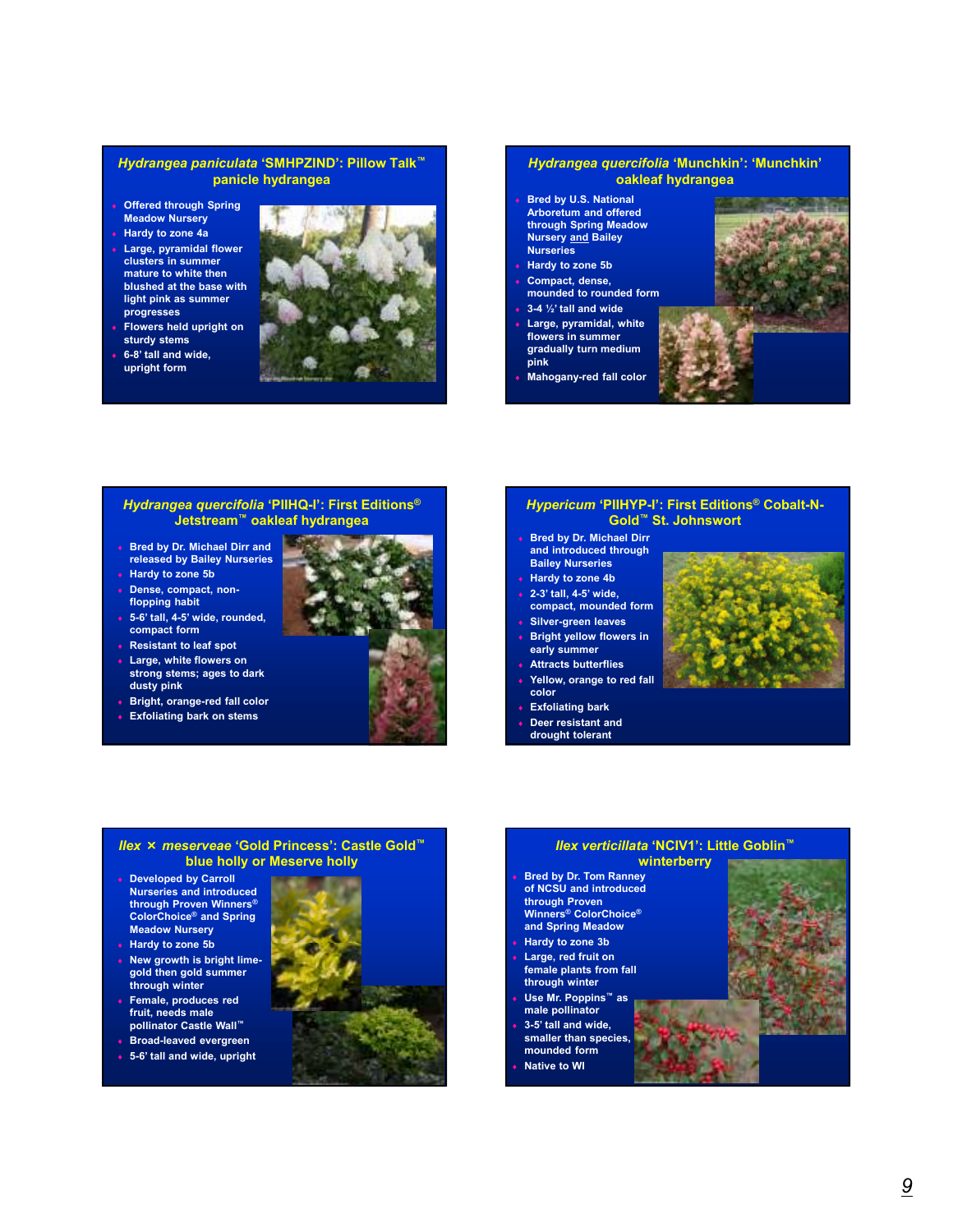#### *Ilex verticillata* **'Roberta Case': Berry Heavy® Gold winterberry**

- ♦ **Selected by Fred Case of Saginaw, MI and introduced through Proven Winners® ColorChoice® and Spring Meadow Nursery**
- **Hardy to zone 3b**
- Large, bright gold fruit on **female plants from fall through winter**
- ♦ **Use Mr. Poppins™ as male pollinator**
- ♦ **6-9' tall and wide, upright form**
- **Native to WI**

#### *Lonicera caerulea* **'Blue': Sugar Mountain™ Blue honeysuckle or haskap**

- **Bred in the Czech Republic and introduced in the U.S. by Proven Winners® ColorChoice® and Spring Meadow Nursery**
- ♦ **Hardy to zone 2a**
- **Edible, sweet, blue fruit**
- Easy to grow hedge, no special **soil pH required, very cold hardy Small white flowers in early spring**
- **on old wood Plant two cultivars for heavier fruit**
- **set** ♦ **5-6 ½' tall and wide, mounded form**
- **Native to WI and deer resistant**





#### *Lonicera caerulea* **'Stimul': Sugar Mountain™ Balalaika™ honeysuckle or haskap**

- **Bred in the Czech Republic and introduced in the U.S. by Proven Winners® ColorChoice® and Spring Meadow Nursery**
- **Hardy to zone 2a**
- Edible, sweet, blue, 1" long fruit
- Easy to grow hedge, no special **soil pH required, very cold hardy**
- **Small white flowers in early spring on old wood**
- **Plant two cultivars for heavier fruit set**
- ♦ **5-6' tall and wide, mounded form**
- **Native to WI and deer resistant**

#### *Lonicera caerulea* **'54-57': Sugar Mountain™ Polar Bear™ honeysuckle or haskap**

- **Bred in the Czech Republic and introduced in the U.S. by Proven Winners® ColorChoice® and Spring Meadow Nursery**
- ♦ **Hardy to zone 2a**
- Edible, sweet, blue, 1.5" long fruit
- Easy to grow hedge, no special **soil pH required, very cold hardy Small white flowers in early spring on old wood**
- **Plant two cultivars for heavier fruit set, this cultivar is high yielding**
- ♦ **5-6' tall and wide, mounded form**
- **Native to WI and deer resistant**



#### *Lonicera caerulea* **'Indigo': Sugar Mountain™ Kalinka™ honeysuckle or haskap**

- **Bred in the Czech Republic and introduced in the U.S. by Proven Winners® ColorChoice® and Spring Meadow Nursery**
- ♦ **Hardy to zone 2a**
- Edible, sweet, blue, 1" long fruit
- Easy to grow hedge, no special **soil pH required, very cold hardy**
- **Small white flowers in early spring on old wood**
- **Plant two cultivars for heavier fruit set, this cultivar is high yielding**
- ♦ **5-6' tall and wide, mounded form**
- **Native to WI and deer resistant**



#### *Physocarpus opulifolius* **'ARTBOE401': Red Robe™ eastern ninebark**

- **Introduced by Spring Meadow Nursery**
- ♦ **Hardy to zone 3a**
- Yellow-orange spring **leaves age to burgundyred**
- **Pinkish-white, late spring flowers**
- **Red to burgundy fruit in late summer turn brown in fall**
- ♦ **6-8' tall, 7-9' wide, upright form**
- **Native to WI**

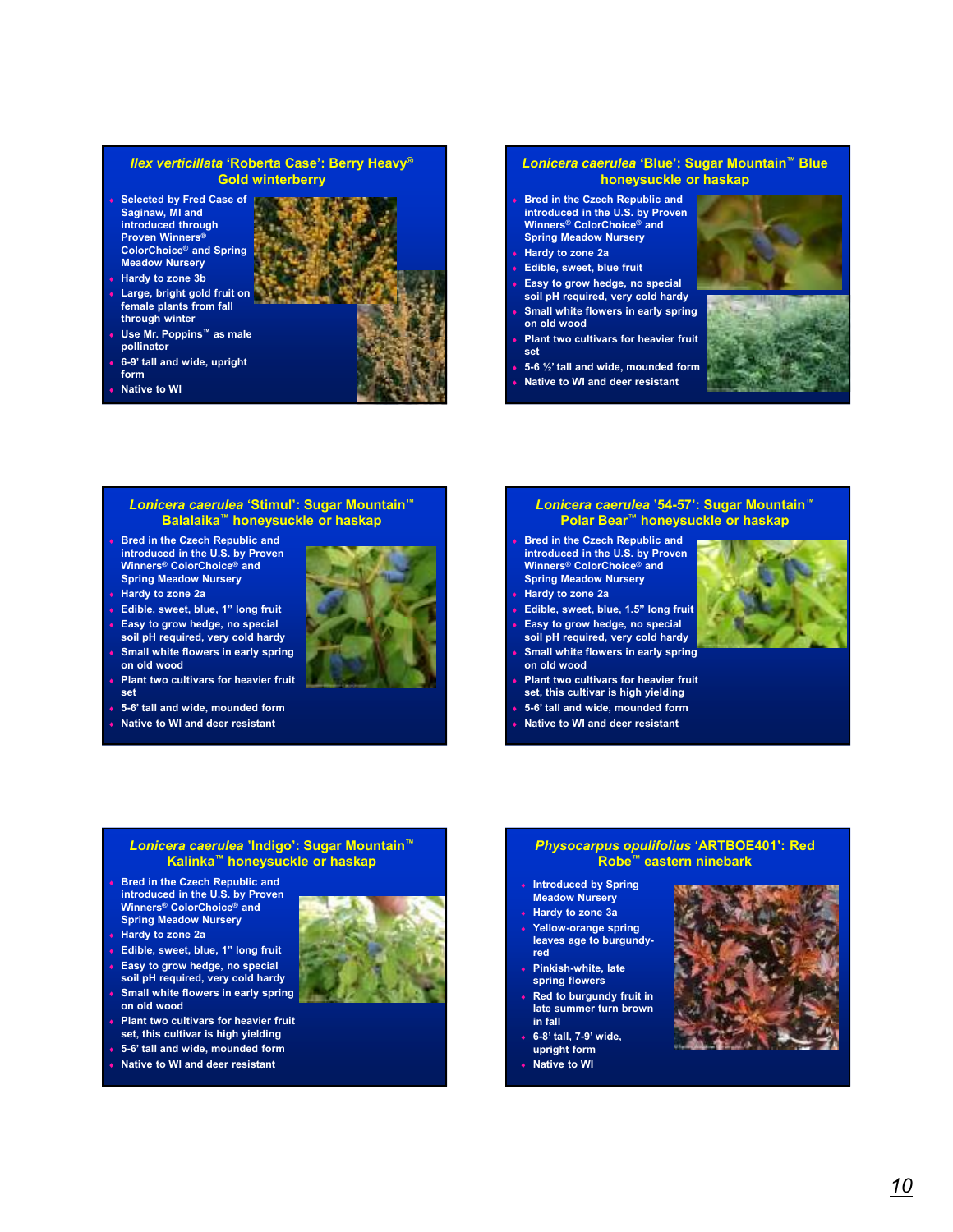#### *Rhododendron* **'LAVJ2011': Handy Man™ Purple rhododendron**

- ♦ **Bred by Joe Parks and introduced through Proven Winners® ColorChoice® and Spring Meadow Nursery**
- ♦ **Hardy to zone 4a**
- ♦ **Rich purple flowers in large trusses in late May**
- Good resistance to **Phytophthora root rot**
- **Heat tolerant**
- ♦ **6-8' tall and wide, mounded form**



#### *Rosa* **'Baileels': Easy Elegance® Head Over Heels rose**

- ♦ **Introduced by Bailey**
- **Nurseries** ♦ **Hardy to zone 4b**
- Full, fluffy, double, light **pink, 2" wide flowers**
- **Lavender color as**
- **temps. decrease in fall Recurrent bloomer**
- **Dark green, glossy leaves**
- ♦ **3' tall and 2 ½' wide, upright form**
- **Supposedly disease resistant**



#### *Rosa* **'CA 29-2013': First Editions® Campfire rose**

- **Offered as part of the Canadian Artist Rose Series and introduced into the U.S. through Bailey Nurseries Hardy to zone 3b**
- **Bright, glossy green leaves**
- **Yellow buds with red tones opening to semi-double, yellow flowers edged in deep rosy pink as flowers mature**
- **Disease resistant**
- **Fewer thorns**
- ♦ **3' tall and wide, upright to rounded form**

#### *Rosa* **'Meickinava': Look-A-Likes® Bougainfeelya rose**

- ♦ **Bred by Meilland International in France and introduced into the U.S. by Star® Roses and Plants, West Grove, PA**
- **Hardy to zone 5**
- Cup-like, single, deep red **flowers all summer that resemble bougainvillea flowers**
- Produces red hips in fall
- Good disease resistance
- ♦ **4' tall, 3 ½' wide, bushy form**
- **Dark green, glossy leaves**



#### *Rosa* **'Radtreasure': Tahitian Treasure™ rose**

- ♦ **Bred by Bill Radler of Milwaukee, WI and introduced by Star® Roses and Plants**
- ♦ **Hardy to zone 5**
- ♦ **Cup-like, double, salmonpink to red flowers, reblooms readily**
- ♦ **5-5 ½' tall, 3' wide, bushy, upright form** ♦ **Good disease resistance**
- **Dark green, semi-glossy leaves**



#### *Rosa* **'Meipeporia': Oso Easy® Double Red rose**

- **Introduced through Proven Winners® ColorChoice® and Spring Meadow Nursery**
- ♦ **Hardy to zone 5a**
- **Bright red, double flowers with pinkishorange undertones**
- **Blooms all summer**
- **Seedling from Double Knock Out®**
- 3-4' tall and wide, **rounded form**
- **Excellent disease**
- **resistance**

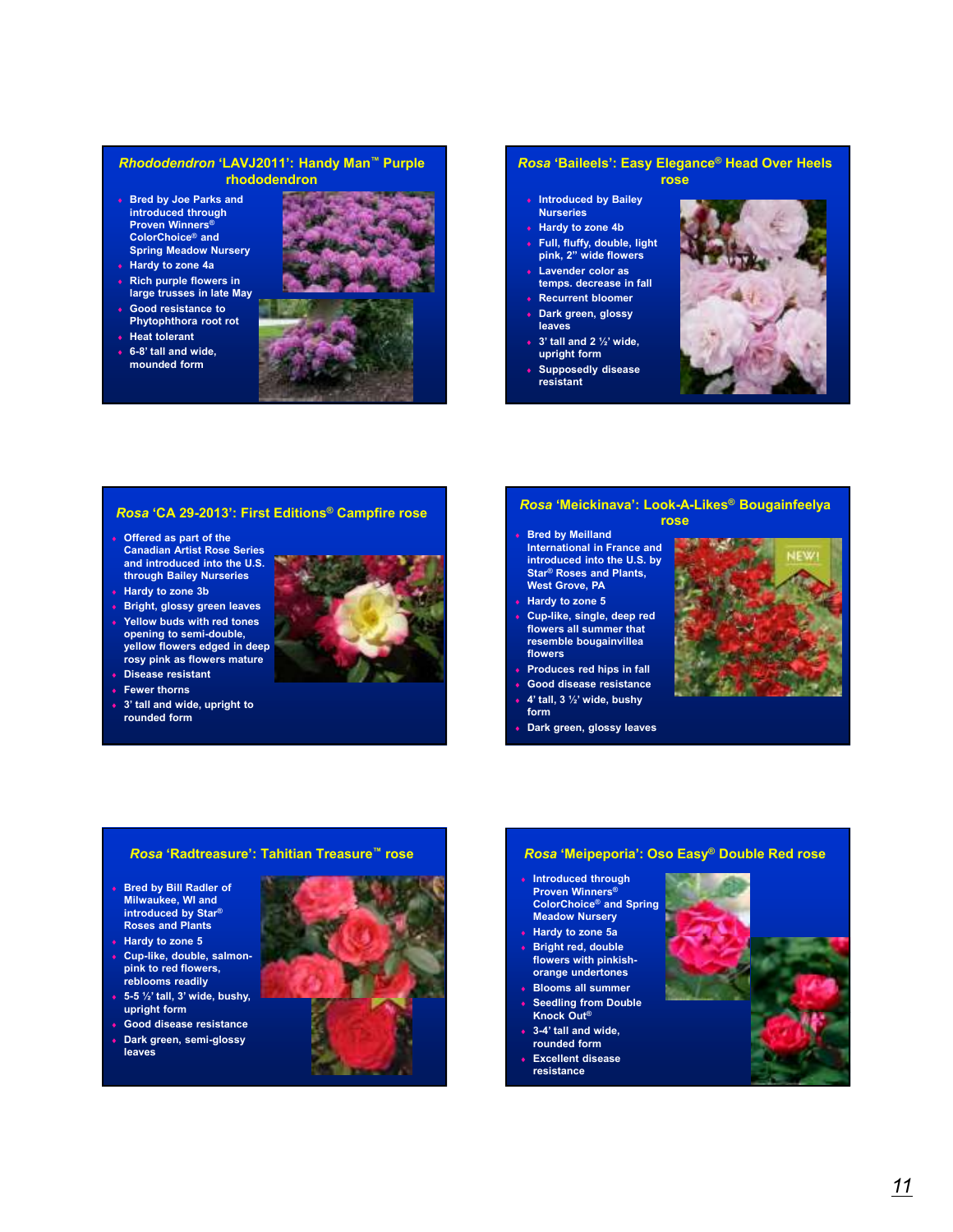#### *Sambucus racemosa* **'SMNSRD4': Lemon Lace™ European red elderberry**

- ♦ **Introduced through Proven Winners® ColorChoice® and Spring Meadow Nursery**
- ♦ **Hardy to zone 4a**
- **Bright gold new growth, deeply divided leaves, some red in new growth, leaves fade to yellow green in summer**
- Compact, irregular mound, **fine texture**
- 3-5' tall and wide
- **Creamy-white spring flowers,**
- **red fruit in summer Red to scarlet fruit in summer**



#### *Spiraea media* **'SMSMDPBK': Double Play® Blue Kazoo™ Russian spirea**

- **Introduced through Proven Winners® ColorChoice® and Spring Meadow Nursery**
- ♦ **Hardy to zone 4a Cool blue leaves with burgundy hints in new**
- **growth** Large, white flowers in **late spring**
- **Reddish fall color**
- 2-3' tall and wide,
- **mounded form**
- **Deer resistant plant**



#### *Spiraea japonica* **'Greredlac': Red Lace™ Japanese spirea**

- ♦ **Introduced by Garden Debut® and sold by Greenleaf Nursery Co., Park Hill, OK**
- ♦ **Sold as** *Spiraea* × *bumalda***, which is incorrect nomenclature**
- ♦ **Hardy to zone 4a**
- **Dense form**
- **Deep pinkish-red flowers**
- ♦ **Blue-green leaves** ♦ **2-3' tall, 4-5' wide,**
- **upright form**



# *Symphoricarpos* × *doorenbosii* **'Kolmgala': First Editions® Galaxy™ snowberry**

- ♦ **Bred in The Netherlands and offered in the U.S. by Plants Nouveau, Charleston, SC and sold by Bailey Nurseries**
- ♦ **Hardy to zone 4**
- **Small, white flowers in spring followed by large, white berries in fall to early winter**
- ♦ **2 ½-3' tall and wide, upright, rounded form**
- **Best in full sun as fruit may be susceptible to black fungal growth**



#### *Symphoricarpos* × *doorenbosii* **'Kolmava': Magical® Avalanche™ snowberry**

- ♦ **Bred in The Netherlands and offered in the U.S. by Plants Nouveau, Charleston, SC and sold by Ball Ornamentals®**
- ♦ **Part of HGTV Home Selection**
- ♦ **Hardy to zone 4**
- ♦ **2 ½-3' tall and 3' wide**
- **Low growing**
- ♦ **Larger, snow-white fruit in fall to early winter**
- **Best in full sun as fruit may be susceptible to black fungal growth**



#### *Symphoricarpos* × *doorenbosii* **'Kolmajo': Magical® Joy™ snowberry**

- **Bred in The Netherlands and offered in the U.S. by Plants Nouveau and sold by Ball Ornamentals®**
- **Part of HGTV Home Selection**
- ♦ **Hardy to zone 4**
- ♦ **2 ½-3' tall and 3' wide**
- **Low growing**
- **White fruit with rose-pink blush**
- ♦ **May be susceptible to black fungus on fruit and powdery mildew**

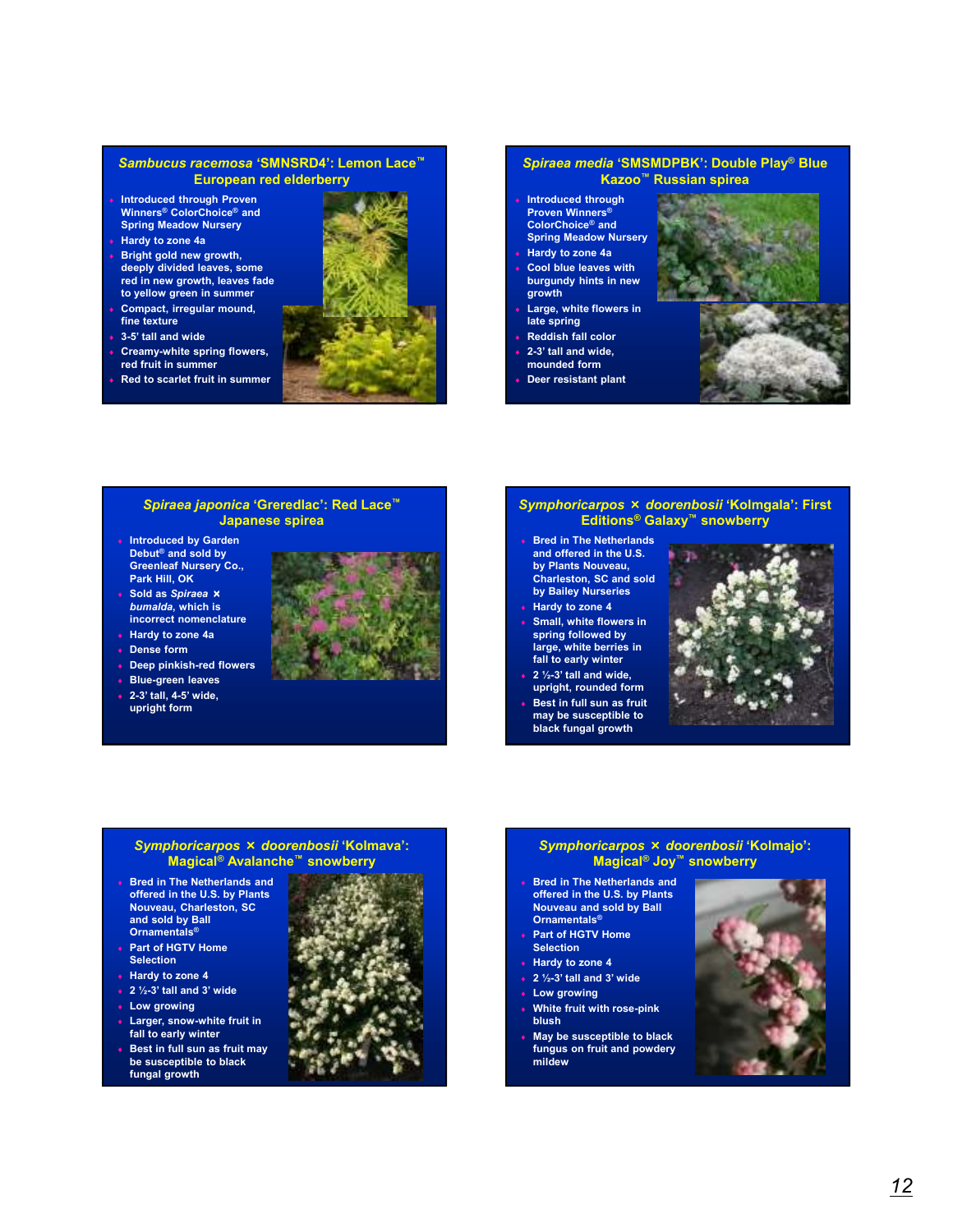#### *Symphoricarpos* × *doorenbosii* **'Kolmaman': Magical® Mandy™ snowberry**

- ♦ **Bred in The Netherlands and offered in the U.S. by Plants Nouveau and sold by Ball Ornamentals®**
- ♦ **Part of HGTV Home Selection**
- ♦ **Hardy to zone 4**
- ♦ **2 ½-3' tall and 3' wide**
- **Low growing**
- **White fruit with pink blush**
- **May be susceptible to black fungus on fruit and powdery mildew**



#### *Vitex agnus-castus* **'SMVACBD': Blue Diddley™ chastetree**

- ♦ **Introduced through Proven Winners® ColorChoice® and Spring Meadow Nursery**
- **Hardy to zone 5b, dieback shrub**
- Dwarf, compact, 4-6' tall **and wide, mounded form**
- Lavender-blue, spikey **flowers in late summer to fall**
- **Heat tolerant and pest resistant**



#### *Weigela* **'Bokracupur': Magical® Pink weigela**

- ♦ **Bred in The Netherlands and introduced into the U.S. by Ball Ornamentals®**
- ♦ **Hardy to zone 5a** ♦ **Reblooming, bright dark**
- **pink flowers** ♦ **Dark green leaves**
- ♦ **4-5' tall and wide, upright form**
- **Part of the HGTV Home Selection**



# *Weigela* **'Bokrarob': Magical® Robin weigela**

- ♦ **Bred in The Netherlands**
- **and introduced into the U.S. by Ball Ornamentals®**
- ♦ **Hardy to zone 5a Reblooming, deep red**
- **flowers**
- ♦ **Dark green leaves**
- $3'$  tall and wide, upright **form, compact**



#### *Weigela* **'Bokracuwhi': Magical® White weigela**

- ♦ **Bred in The Netherlands and introduced into the U.S. by Ball Ornamentals®**
- ♦ **Hardy to zone 5a**
- **Reblooming, creamywhite flowers**
- ♦ **Dark green leaves**
- ♦ **4-5' tall and wide, upright form**
- Part of the HGTV Home **Selection**



#### *Weigela* **'Novaweifus': Ruby Fusion™ weigela**

- **Bred by NovaFlora®, LLC and introduced by Star® Roses and Plants, West Grove, PA**
- **Hardy to zone 5b Half the size of 'Rubidor', 3-4' tall and wide**
- **Bushy, compact, rounded form**
- **Golden yellow leaves with wavy margins edged in red, does not burn in sun**
- **Tubular, red flowers in June**

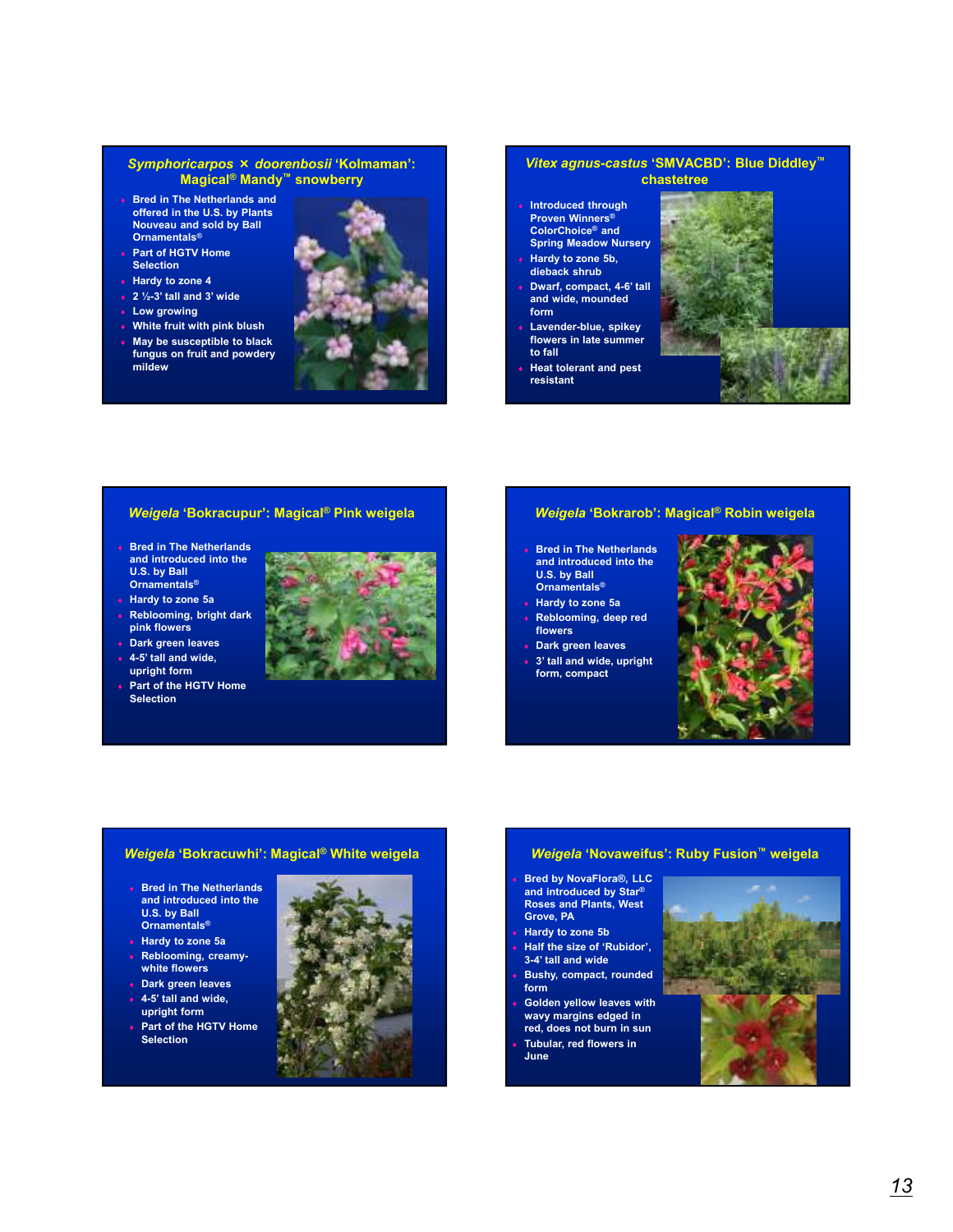# **New Vines and Groundcovers**

#### *Campsis radicans* **'Gresnbr': Snazzy Brass™ trumpet creeper**

- ♦ **Introduced by Garden Debut® and sold by Greenleaf Nursery Co., Park Hill, OK**
- ♦ **Hardy to zone 4b**
- **Vigorous, climbing vine** Golden-yellow, trumpet-
- **shaped flowers in late summer to early fall** ♦ **25-30' tall when**
- **supported**
- ♦ **Attracts hummingbirds**



#### *Clematis* **'Diamond Ball': 'Diamond Ball' clematis**

- ♦ **Introduced through Proven Winners® ColorChoice® and Spring Meadow Nursery, Grand Haven, MI**
- ♦ **Hardy to zone 4a** ♦ **Cool white-blue flowers are round to semispherical, 4-5" in diameter**
- ♦ **Flowers on old and new wood from June to Aug.**
- ♦ **5-6' tall, 2-3' wide twining vine**



#### *Clematis* **'Evipo027': Boulevard® Abilene™ clematis**

**Bred by Ray Evison of England and introduced to the U.S. through Bailey Nurseries**

- ♦ **Hardy to zone 4b**
- **Deep pink flowers with darker pink stripe, ruffled edges, and yellow**
- **anthers** ♦ **Flowers early summer**
- **and again in late summer** Only 3-4' tall, compact **habit, twining vine, use in containers on a patio**



#### *Clematis* **'Evipo056': Boulevard® Alaina clematis**

- **Bred by Ray Evison of England and introduced to the U.S. through Bailey Nurseries**
- ♦ **Hardy to zone 4b**
- ♦ **Deep creamy-pink flowers with central dark pink stripe and yellow anthers**
- **Flowers early summer and again in late summer** Only 4-5' tall, compact
- **habit, twining vine, use in containers on a patio**



#### *Clematis* **'Evipo100(N)': Boulevard® Chelsea™ clematis**

- **Bred by Ray Evison of England and introduced to the U.S. through Bailey Nurseries** ♦ **Hardy to zone 4b White, ruffled flowers**
- **with a slight pink blush, bright yellow stamens**
- **Flowers early summer through late summer**
- Only 3-4' tall, compact **habit, twining vine, use in containers on a patio**

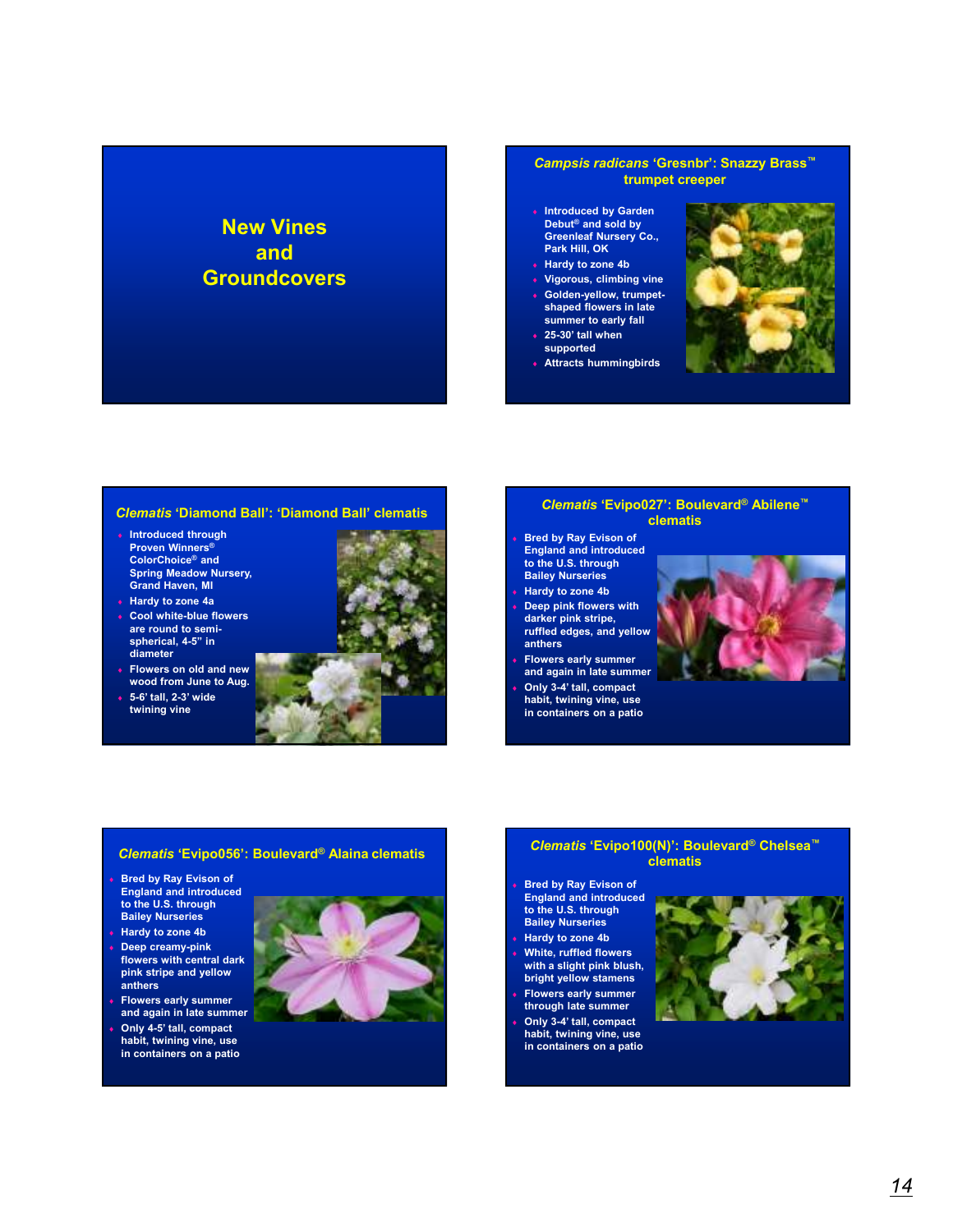#### *Clematis* **'Evipo073': Boulevard® The Countess of Wessex clematis**

- **Bred by Ray Evison of England and introduced to the U.S. through Bailey Nurseries**
- ♦ **Hardy to zone 4b**
- **Pale pink flowers with darker pink stripe, frilly margins and deep red to purple anthers**
- **Flowers early summer through late summer**
- Only 4-6' tall, compact **habit, twining vine, use in containers on a patio**



#### *Clematis* **'Evipo051(N)': Boulevard® Giselle™ clematis**

**Bred by Ray Evison of England and introduced to the U.S. through Bailey Nurseries** ♦ **Hardy to zone 4b Deep pink flowers fade to pale pink with purplish-pink stamens Flowers early summer through late summer** Only 3-4' tall, compact **habit, twining vine, use in containers on a patio**



#### *Clematis* **'Evipo062': Boulevard® Zara clematis**

- **Bred by Ray Evison of England and introduced to the U.S. through Bailey Nurseries**
- **Hardy to zone 4b**
- Large pale blue flowers, **yellow anthers**
- ♦ **Flowers early summer through late summer**
- Only 4-6' tall, compact **habit, twining vine, use in containers on a patio**



#### *Clematis* **'Evipo011': Empress™ clematis**

- ♦ **Bred by Ray Evison of England and introduced to the U.S. through Bailey Nurseries**
- ♦ **Hardy to zone 4b**
- **Pink outer sepals are frilly, pompom-like on top of recurved, pink petals with central, dark pink stripe**
- **Flowers early summer and again in late summer**
- 6' tall, compact habit, **twining vine**



#### *Clematis* **'Evipo037': Kingfisher™ clematis**

- **Bred by Ray Evison of England and introduced to the U.S. through Bailey Nurseries**
- ♦ **Hardy to zone 3b** ♦ **Very large, 6-7" wide, lilac-blue flowers, creamy-yellow anthers Flowers early summer**
- **and again in late summer with smaller flowers** ♦ **8-10' tall, twining vine**

#### *Clematis* **'Krakowiak': Pink Mink™ clematis**

- ♦ **Bred by Szczepan Marczynski of Poland and introduced into the U.S. by Proven Winners® ColorChoice® and Spring Meadow**
- **Nursery** ♦ **Hardy to zone 4a**
- **Dark pink flowers with a darker central stripe on each sepal, profuse bloomer from early summer to early fall**
- ♦ **9-10' tall, 6-6 ½' wide, twining vine**

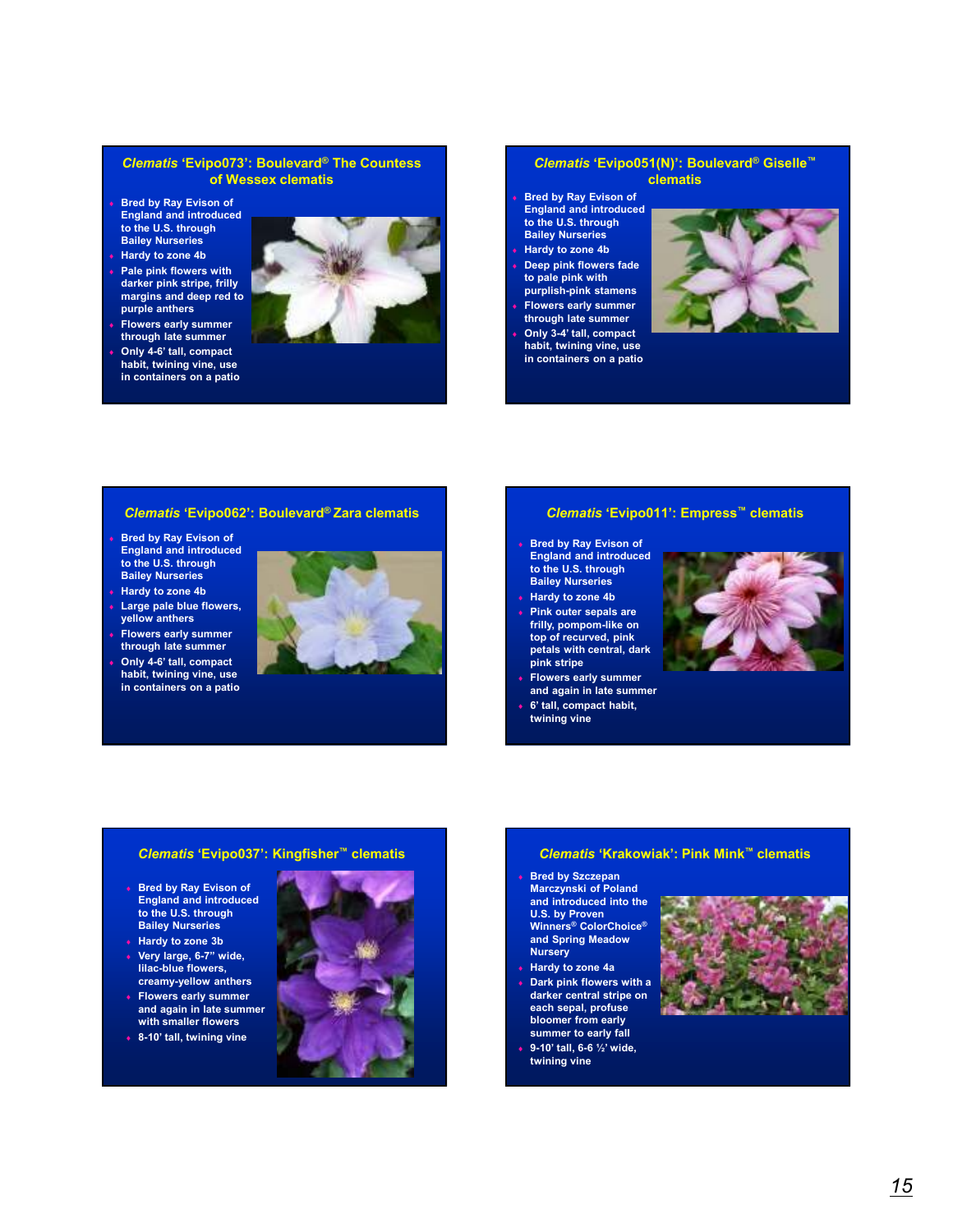#### *Parthenocissus quinquefolia* **'Yellow Wall': 'Yellow Wall' Virginia creeper**

- ♦ **Bred by Szczepan Marczynski of Poland and introduced to the U.S. by Proven Winners® ColorChoice® and Spring Meadow Nursery**
- ♦ **Hardy to zone 3b** ♦ **20-30' tall, 10' wide,**
- **climbing vine** ♦ **Bright gold fall color**
- **instead of red or purple** ♦ **Native to WI, salt tolerant**
- **Looks good planted next to Red Wall® Virginia creeper**



#### *Vinca minor* **'DSNH 1205': Silver & Gold™ periwinkle**

- **Introduced by Garden Debut® and sold by Greenleaf Nursery Co., Park Hill, OK**
- ♦ **Hardy to zone 5a**
- ♦ **Variegated green and gold, evergreen leaves**
- **Silvery-white flowers in early spring**
- ♦ **6-12" tall and 3' wide**
- **Slower growing than**
- **species**
- Groundcover, does not **climb**







# ♦ **Introduced by Iseli**

- **Nursery, Boring, OR** ♦ **Hardy to zone 3a**
- ♦ **Large, broad, pyramidal to upright, compact form**
- ♦ **Showy, blue, soft needles**
- Upright, purplish cones **turn brown and shatter**
- **directly on tree so no cone litter**
- ♦ **Species native to WI**



#### *Abies koreana* **'Blauer Eskimo': 'Blauer Eskimo' Korean fir**

- ♦ **Introduced by Iseli Nursery**
- ♦ **Hardy to zone 4b**
- ♦ **From a witch's broom found in Germany on species**
- ♦ **Gray-green, soft, flat needles**
- ♦ **Uniform, tight, globular shape**
- **Miniature plant, good for rock gardens**



#### *Chamaecyparis pisifera* **'Blue Moon': 'Blue Moon' threadleaf falsecypress**

- ♦ **Introduced by Iseli Nursery**
- ♦ **Hardy to zone 4b**
- Sport of 'Baby Blue'
- **Bright, steel-blue, soft, juvenile foliage**
- **Short, stiff branching Tight, stiff, globular, dwarf conifer**
- **Minimal shearing** 
	- **required to maintain form**

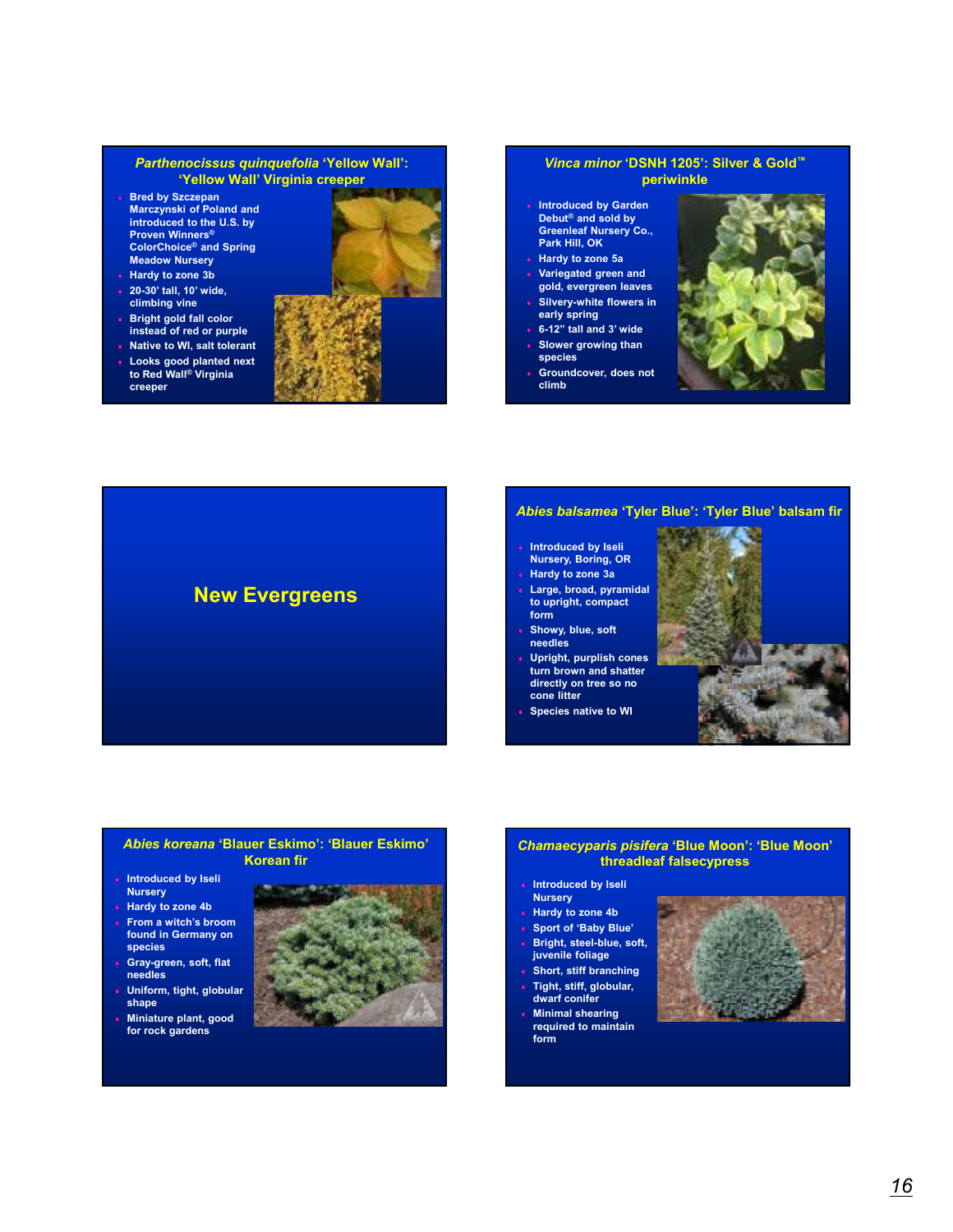#### *Juniperus horizontalis* **'Pancake': 'Pancake' creeping juniper**

- **Introduced by Iseli Nursery**
- ♦ **Hardy to zone 3a**
- ♦ **Dwarf, very prostrate (flat), spreading groundcover**
- ♦ **Soft, feathery, gray-blue, scale-like foliage hugs the ground**
- **Only 4" tall**
- **Turns purple in winter**
- **Drought and salt tolerant**
- ♦ **May be susceptible to Phomopsis tip blight**

#### *Juniperus* × *pfitzeriana* **'Golden Joy': 'Golden Joy' juniper**

- **Selected by Wiel Linnsen of Holland and introduced into the U.S. by Iseli Nursery**
- ♦ **Hardy to zone 4a** ♦ **Brighter yellow, scalelike foliage throughout the year, not just in spring**
- **Does not turn purple or brown in winter**
- Spreading, compact, **dwarf conifer**
- **Slower growing**
- 2' tall and 3' wide



#### *Juniperus virginiana* **'Greguard': Grey Guardian™ eastern red-cedar**

- ♦ **Introduced by Garden Debut® and sold by Greenleaf Nursery Co., Park Hill, OK**
- ♦ **Hardy to zone 4a**
- ♦ **Grayish-blue foliage**
- **Low spreading form**

**Owl' juniper**

♦ **2-3' tall and 3-5' wide** ♦ **Tighter growth form and better color than 'Grey** 



♦ **Unsure if turns brown or purple in winter**

### *Picea abies* **'Mikulasovice': 'Mikulasovice' Norway spruce**

- **Introduced by Iseli Nursery**
- ♦ **Hardy to zone 3a**
- Broad, upright to **irregular, dwarf conifer**
- Longer, thicker, green **needles**
- **Requires no pruning**
- **Good for small spaces**



#### *Picea glauca* **'The Limey': 'The Limey' white spruce**

- ♦ **From Memorial University of Newfoundland Botanical Gardens in Canada and introduced into the U.S. by Iseli Nursery**
- **Hardy to zone 2b**
- **Broad, upright, intermediate sized conifer**
- **New growth in spring is bright lime-green followed by twotoned short needles turning yellow on top, undersides green**
- **Species native to WI**
- Fast grower, open when young, **fills in with age**



#### *Picea meyeri***: Meyer spruce**

- ♦ **Not a new plant but is now offered in 2014 by Bailey Nurseries** ♦ **Hardy to zone 4a**
- ♦ **40' tall, 30' wide, pyramidal form, dense**
- ♦ **Blue-green, sharp, short needles**
- **Moderate growth rate**
- **Urban and drought tolerant**
- **More disease resistant than Colorado blue spruce**

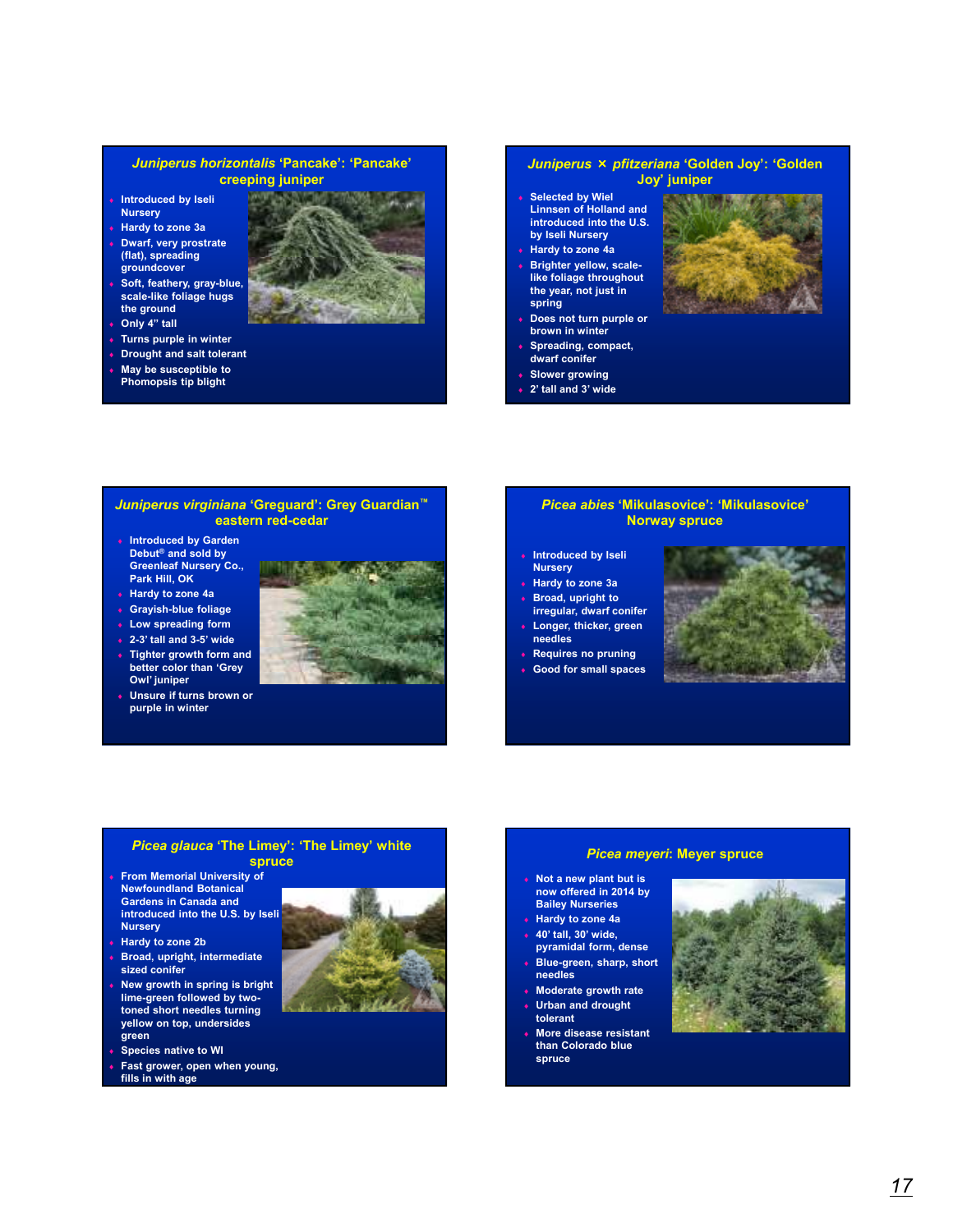#### *Picea pungens* **'Avatar': 'Avatar' Colorado blue spruce**

- ♦ **Introduced by Iseli Nursery, seedling from 'Moerheim'**
- **Hardy to zone 3a**
- Broad, upright, large **tree**
- **Bright powder-blue, sharp needles**
- ♦ **Tiered branching**
- ♦ **Slower growth rate**



#### *Picea pungens* **'Zafiro': 'Zafiro' Colorado blue spruce**

- **Introduced by Iseli**
- 
- **Broad, upright to**
- **rounded, dwarf conifer** Powder-blue, sharp
- **needles**
- ♦ **Slow growth rate**



#### *Pinus heldreichii* **'Malink': 'Malink' Bosnian pine**

- **Introduced by Iseli Nursery**
- ♦ **Former name was**
- *Pinus leucodermis* ♦ **Hardy to zone 5a**
- Broad, upright,
- **intermediate sized tree**
- Very dense, full, **uniform growth**
- ♦ **Dark green, sharp needles**
- ♦ **Pest resistant**
- ♦ **Drought tolerant**

#### *Pinus parviflora* **'Blauer Engel': 'Blauer Engel' Japanese white pine**

- **Introduced by Iseli**
- **Nursery** ♦ **Hardy to zone 5a**
- Broad, upright,
- **intermediate sized tree Lighter blue, two-toned**
- **with white, longer and slightly curved needles cover branches**
- **Fuller and fluffy look compared to other cultivars of species**
- **Salt tolerant**



#### *Sciadopitys verticillata* **'Gruene Kugel': 'Gruene Kugel' Japanese umbrella-pine**

- ♦ **Selected in Germany and introduced to the U.S. by Iseli Nursery**
- ♦ **Hardy to zone 5a** ♦ **Compact, good**
- **branching**
- ♦ **Dwarf conifer**
- ♦ **Rounded when young developing slowly into small, broad, upright, compact tree**
- ♦ **Glossy, deep green needles**



#### *Thuja occidentalis* **'Jantar': 'Jantar' arborvitae**

- **Selected by Jakub Jablonski of Poland through Breederplants, sold by Iseli Nursery**
- ♦ **Hardy to zone 4a**
- Narrow, upright, **intermediate sized shrub Bright yellow, aromatic**
- **foliage in summer**
- **Turns amber during winter**
- **Same growth as Emerald arborvitae**



# **Nursery Hardy to zone 3a**